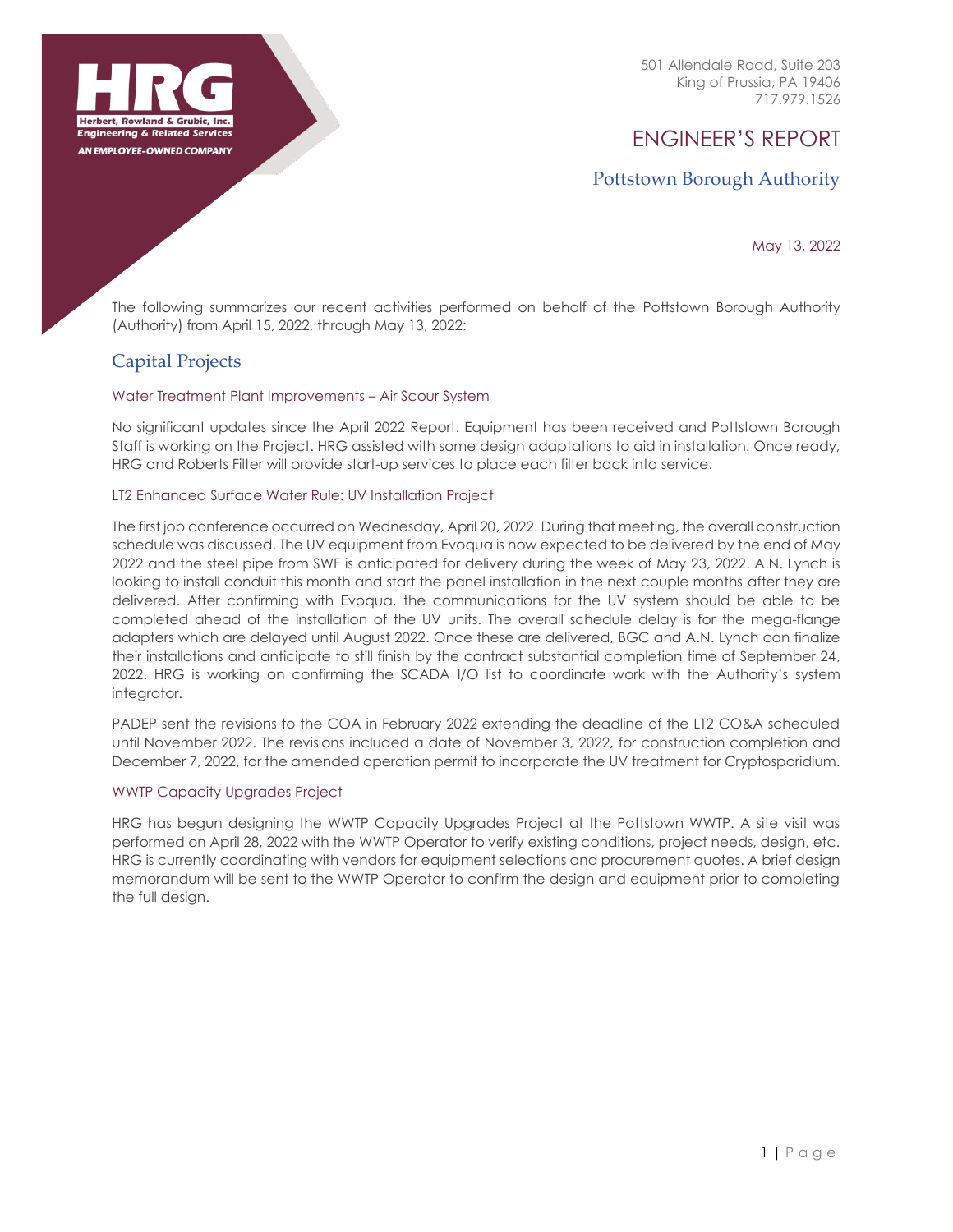# Miscellaneous Projects

### 2023 to 2033 Capital Improvements Plan (Water and Sewer)

*There are no further updates since the January 2022 Engineer's Report.*

### WTP NPDES Permit Renewal Application

No significant updates from the April 2022 Report.

*HRG continues work on the NPDES Permit Renewal Application (Permit No. PA0052647) for the Pottstown Water Treatment Plant (due on June 6, 2022). HRG continues to coordinate with Plant Staff to obtain the information needed for the application as well as testing for the priority pollutants required.*

### WTP Log Inactivation Calculation Review

Following the FPPE exit meeting with PA DEP, Noah Fitzgerald identified a number of concerns related to the volumes and the baffling factors utilized for the current permit as a result of the 2018 Tracer Study. He identified that another tracer study would be required in addition to confirming the volume discrepancies he pointed out. HRG has reviewed the Tracer Study in detail against the record drawings. In addition, HRG has confirmed basin dimensions and depth measurements on site and with PBA staff. HRG has a document which has been sent to PBA for review confirming these volumes in comparison to those used in the past tracer study and has drafted responses to all of PA DEP's concerns. There is one segment (segment 5) where PBA staff more recently clarified that the wrong suction well dimensions we utilized. Due to this issue, the volume permitted is more than the current calculations show. HRG has worked with PBA staff this month to confirm the depths in those basins to review PBA's options and based on that coordination will be responding to PA DEP's concerns. PA DEP may require a revised 'designation of treatment segments for calculation of 1.0-log giardia inactivation' if any changes are required to the permit.

### Water Valve Exercising Program

No significant updates from the April 2022 Report.

*HRG will continue to ensure that all work under Contract No. VP-1 is conducted in conformance with the Scope of Work and intent of the executed Agreement. HRG has informed Wachs that future year efforts are to be completed only during the warmer months (April to October) to minimize cold-weather related field issues.*

#### UPT Act 537 Sewage Facilities Plan Update for Acquisition of UPT Sewage Facilities by PAWC

*There are no further updates since the March 2022 Engineer's Report.*

### Industrial Highway Meter Review

Lower Pottsgrove and their Engineer requested a site visit meeting to further discuss this matter with HRG and Pottstown Staff. The site meeting was conducted on April 22, 2022 with representatives from Pottstown, LPT, HRG, and Ebert Engineering. As noted in the memorandum prepared by HRG, it is our recommendation that LPT replaces the existing flume style flow meter with the Teledyne Signature Meter (or equal) and continue to meter the flow discharging from the Industrial Highway Properties as the method for the Authority to accurately measure and bill LPT or an alternative to replacing the flume style flow meter, bill the Township for the Industrial Highway property flow on an average flow per EDU (7,200 gpd) until the water usage meets or exceeds that value.

## Funding Opportunities

### Lead Line Replacement Initiative

After the Authority's decision in their April 2022 meeting to reject the PENNVEST funding, the Borough was contacted by Representative Ciresi to discuss the matter further. On May 12, 2022, a meeting was held with Representative Ciresi, Representative Hennessey, their Staff, HRG, Mr. Keller, and Mr. Yerger to discuss the project, the funding decision, and alternative approaches with the funding as well as avenues in which the Representatives can assist the Authority with moving this initiative forward. Prior to sending the rejection letter,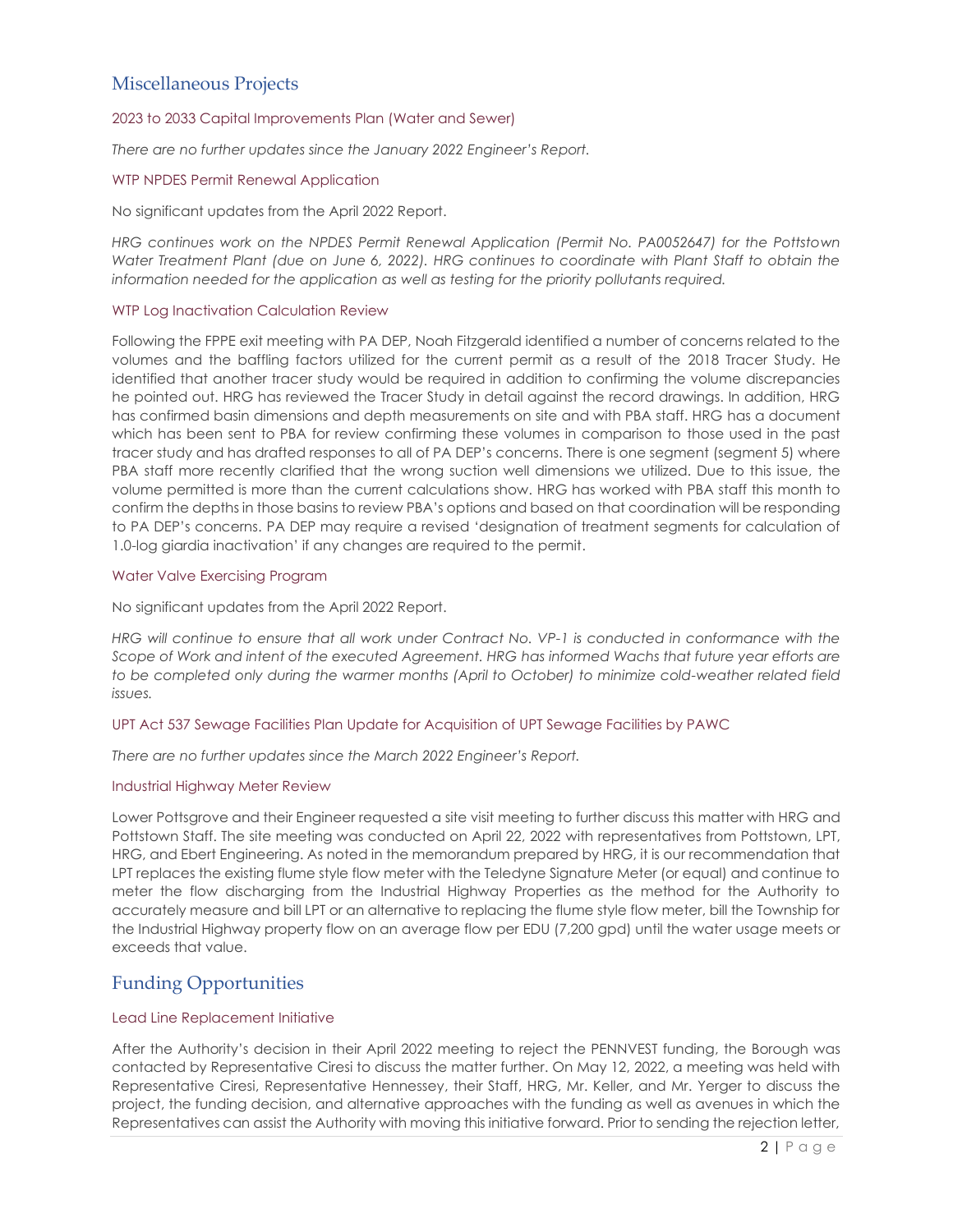it was discussed that Pottstown and HRG would prepare a memorandum that includes the reasoning for the rejection and requested changes to the requirements of the program that would make the acceptance and implementation of the funding more feasible.

On behalf of the Authority, HRG submitted a grant application (ID MPRF-22-226) for the Montgomery County ARPA (American Rescue Plan Act) Grant Funding Program prior to the April 30, 2022 deadline. The application was developed using the previous PENNVEST Application information. The application's project funding request for the Lead Service Replacement Project was approximately \$6,030,000.00. The application is currently in the process of being reviewed and scored. All project scoring is expected to be posted by June 10, 2022.

# Land Development

### Hanover Square Commercial Development

*There are no further updates since the April 2022 Engineer's Report.* Approval of the Contractor's formal bond release request (dated July 27, 2021) is contingent upon acceptance of the required sanitary manhole correction work by Public Works (previously reported by the Contractor as scheduled for completion during Spring 2022).

### Lower Pottsgrove Township Municipal Complex Development

*There are no further updates since the April 2022 Engineer's Report.* HRG has conducted a total of three (3) water/sewer capacity reviews (final letter issuance date of January 11, 2021); a total of two (2) land development reviews for the proposed water system (final letter issuance date of December 2, 2021); and previously performed a financial security review for the water system improvements to recommend an amount for financial security for facilities to be dedicated to the Authority (letter issuance date of February 3, 2022). There are no further action items required for this land development project.

### 243 Shoemaker Road (Specialty Chemical Systems, Inc.) Development

This land development project is no longer on-hold. The Design Engineer informed HRG on April 28, 2022 that the project has been reactivated, and requested HRG's assistance with processing a PADEP Sewage Facilities Planning Module Exemption Request. HRG performed a sewer capacity review and provided the associated Planning Exemption Mailer documentation to the Design Engineer on May 9, 2022. HRG is currently collaborating with the Design Engineer to provide technical assistance on the original land development review letter for the proposed water and sewer systems (letter issuance date of July 7, 2021).

### 759 Sheridan Street (Sheridan Street Subdivision) Development

*There are no further updates since the April 2022 Engineer's Report.* The Design Engineer previously provided HRG with the PADEP Sewage Facilities Planning Module Exemption Letter, dated September 30, 2021. A Will Serve Letter was previously prepared for the project. There are no further action items required for this land development project.

### 14 Robinson Street (Permabond, LLC) Development

*There are no further updates since the April 2022 Engineer's Report.* HRG has performed a total of four (4) land development reviews for the proposed fire water service (final letter issuance date of February 14, 2022) and successfully coordinated with the Design Engineer, the Applicant's Architect, the Fire System Designer, and Public Works to ensure that final plan revisions were made in conformance with the mutually agreedupon end design criteria for the 2-stanchion support system. There are no further action items required for this land development project.

### 451 Keystone Boulevard (Pottstown Sustainable Energy Plant) Development

*There are no further updates since the April 2022 Engineer's Report.* The approved O&M Agreement was partially executed by Pottstown Sustainable Energy Plant in December 2021 and has been sent to the Authority Solicitor for completion and execution.